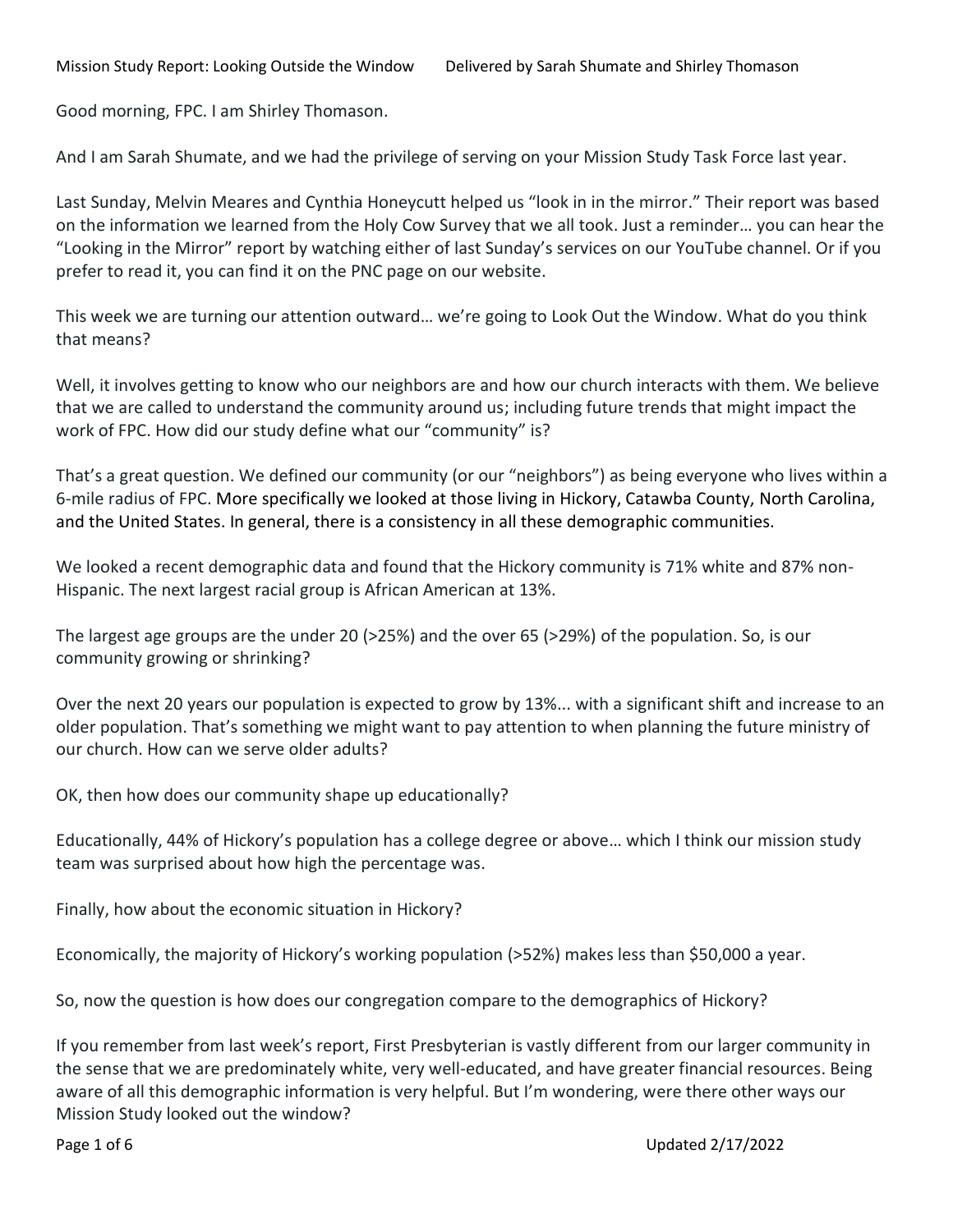Yes! Another part of our mission team study looking "out the window" involved holding interviews with key individuals in various roles and agencies within Hickory and Catawba County. A few of the people we talked to include the Catawba County Public Health Director, the Hickory Soup Kitchen Executive Director, and the Hickory City Manager.

How did the mission study team go about gathering information from these individuals?

Well, we contacted a variety of community leaders to ask them how familiar they are with First Presbyterian Church of Hickory, and we asked them to help us understand, from their perspective, what the current and emerging needs are in our community.

So, did the leaders know First Presbyterian?

## **Familiarity with FPC**:

- Yes, all those interviewed were familiar with FPC and had positive impressions of the church.
- FPC is seen as a valued, respected partner and influential leader within the community.
- The church has a long-standing reputation of being a welcoming congregation who invests in caring for the needs of people in our community.
- The church is seen as a community leader that stands out as a large, visible presence in downtown Hickory and we are recognized for hosting many community events.
- FPC shares its facilities and resources with many groups. Exodus Missionary Outreach and PORCH are two examples of organizations that have used our facilities recently.
- FPC has played a leading role in the establishment and support of many of Hickory's helping agencies including the Hickory Soup Kitchen, Carolina Caring Hospice, and Cooperative Christian Ministries.
- Did you know that all three of these organizations' starting location was on the FPC's property?

## What did the community leaders think were the **most pressing issues in our community?**

The things that we learned from the community leaders are issues that are not unique to only the Hickory community.

Those issues include concerns related to

- physical & mental health
- education
- economic disparity & stability
- the need for safe and affordable housing
- reliable transportation
- homelessness
- substance abuse
- racial equity
- and, reducing the impact of adverse childhood experiences on our community's children

Were there other things these community leaders saw as challenges and opportunities?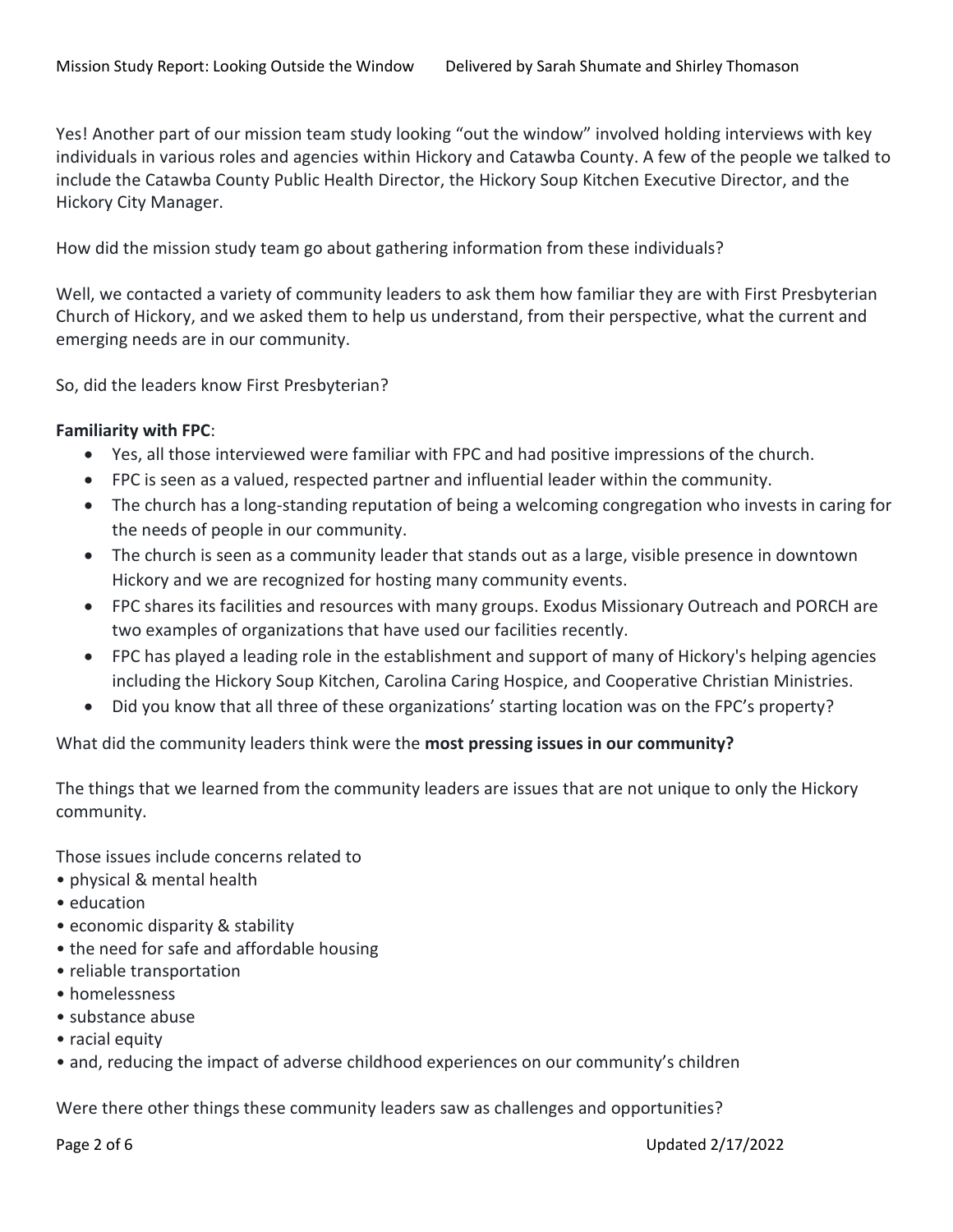I am glad you asked that, because yes, there were a lot of e**merging and unmet needs that we as FPC could be involved in.** 

• Have you ever heard of the idea of "toxic charity?" Basically, toxic charity tries to address chronic poverty through one-way crisis relief when the challenges and needs of our neighbors are far more complex than that. Many helping ministries in Hickory are trying to take a more holistic and constructive approach to meeting the needs of our neighbors and one example of that approach is the NETworX program that has met here at our church for the last several years. NETworX is more about building a community in which individuals and families can grow and find support for real life change than it is about one-way charity.

• Another significant need is for a continued focus on race relations and the building of trust between various racial groups. Going back many years, FPC has tried to develop relationships with our African American brothers and sisters throughout Hickory. This work needs to continue, and we are very grateful to Rev. David Roberts, the pastor at Morningstar First Baptist Church, who is one of our church's references on the Ministry Information Form that our Pastor Nominating Committee is using to recruit a Senior Pastor. I think that is really special.

• Finally, did you know that only 43.8% of Hickory Public School System students scored above grade level on the End-of-Course tests in 2018-2019? According to NC Department of Public Instruction, this is much lower than scores for NC as a whole and raises another concern from the leaders we interviewed. We are aware that jobs and economic opportunities are available, but we need to ensure that people from all walks of life have the opportunity to participate and work to remove any obstacles. The new tutoring effort through the Hickory NAACP is an example of efforts to remove obstacles for those who do not have the same opportunities.

What were their other words of advice for our church from the community leaders?

- Community leaders encouraged the church to stay open and sensitive to the changing times.
- FPC members need to continue to be involved in government, civic organizations, and other helping agencies to stay abreast of issues in our community.
- Our church must continue to discern how FPC can be a part of the solutions and innovative efforts as we have done in the past.
- The community leaders see our church as a place that wears many hats and provides room and space for everyone.
- Being a highly respected voice in our community, the church can address the need for our community to listen, care for, and look after our neighbors.

## **Closing**

Well, Sarah, over the last two weeks, we've covered a lot of ground, haven't we? Though not exhaustive, the mission study has allowed us to learn a great deal about ourselves and our neighbors. But we haven't been able to cover everything in the report nor in the Holy Cow Survey. If you want a deeper dive, please go read the reports for yourself. Remember both can be found under the Pastoral Nominating Committee banner on